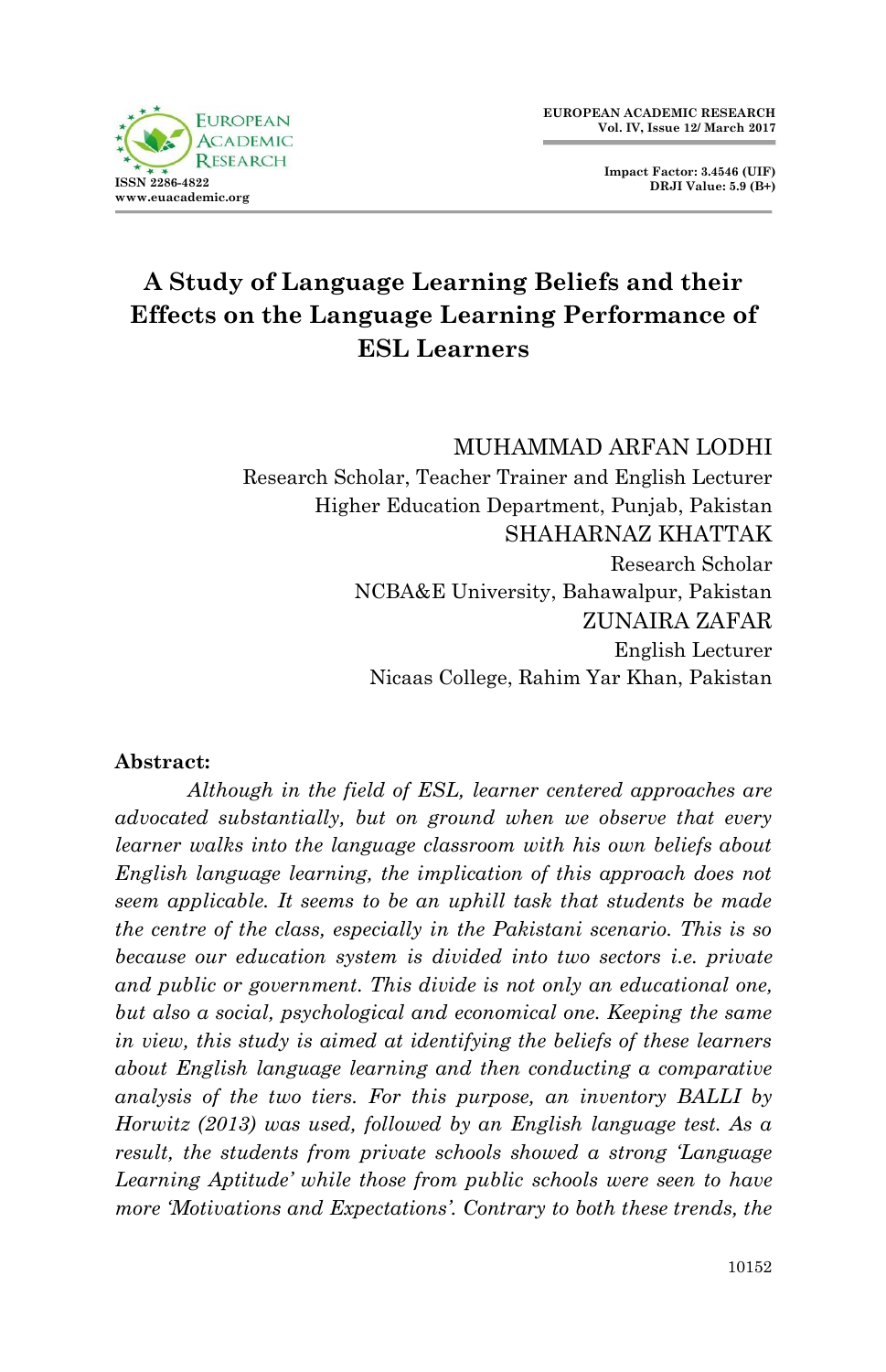*public school students did not perform well in the written test, whereas, the private school students despite showing lesser degree of Language Learning Aptitude, scored better than their counterparts.*

**Key words**: Beliefs, BALLI, English Language Learning in Pakistan, Foreign language learning beliefs, Individual differences

### **INTRODUCTION**

During the last two decades, considerable research conducted in FL (foreign language) learning has been dedicated to foreign language learning beliefs of students. The initiator of this study is Horwitz (2013) from the University of Texas, Austin. She developed an instrument to assess learners" opinions about the problems faced before and during the process of foreign language learning. The name of the instrument was coined as "BALLI"; Beliefs about Language Learning Inventory (Horwitz, 1988; Bernat, E. & Gvozdenko, I., 2005; Nikitina & Furuka, 2006; Atlan, 2006). On the other hand, in Pakistan, no considerable research has yet been conducted in the area of learners" beliefs about foreign language learning and the effects of these beliefs on the learners" learning outcomes. Keeping the same in view, the present study aims at the identification of learners" beliefs and the impact of these beliefs on foreign (English) learning outcomes.

Stevik (1980) was of the view that success in learning a language does not depend upon the material or techniques used with the learner. He further posited that there is something inside the learner, which enables him to check on the nature and progression of the language learning process, the intensity of language"s complexity, the efficacy of the course of action and his own ability to learn a language. Hosenfeld (1978) calls this something, "mini-theories". Beliefs are formed and held in a psychological way rather than a logical one, Rokeach (1968).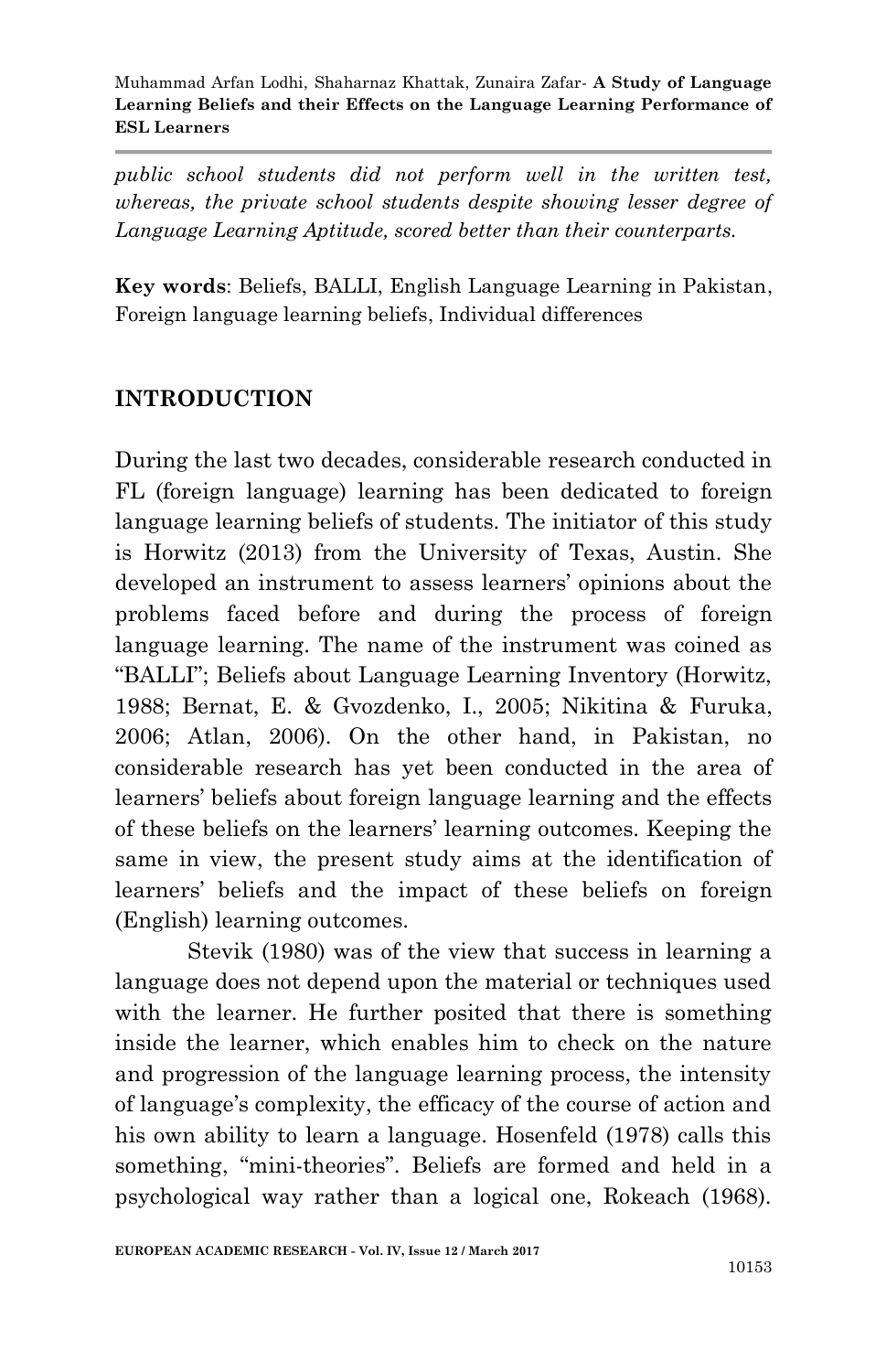Some of these beliefs are more central than others are, and hence more interrelated to other beliefs.

In the light of these definitions of beliefs, one can posit that beliefs are the abstract property of the human brain about what is right and what is wrong. These beliefs can affect the language learning abilities of a learner; they either augment them or act as an impediment in the language learning process. As Barcelos (2000) is of the view that "beliefs cannot be separated from our identities, actions and social experiences". Our beliefs are always influenced by our past experiences or our personality. When we talk about beliefs about learning a foreign language, they can also have an influence of family, social or cultural background as well.

Pakistan being a multilingual and multicultural society, offers vast experiences and social encounters, which in turn affect the beliefs of people about learning a new language along with other beliefs. Every individual here is known to be at least a bilingual, whereas a student until reaching secondary level of education can speak even three languages. For studying individuals" beliefs about language learning, this provides a very feasible multi-lingual and multi-cultural environment.

#### **LITERATURE REVIEW**

#### **INDIVIDUAL DIFFERENCES (IDs)**

Individual differences (IDs) has become a separate branch of psychology (Dornyei, 2005). He is further of the view that social sciences and natural sciences vary only on the basis of IDs, as in humans, even identical twins will have different responses to a stimulus. The researchers of foreign language acquisition (FLA) might conclude that working for a collective group of learners is easier as compared to working for individuals. Findings based on "IDs" always contain a "Yes but---" element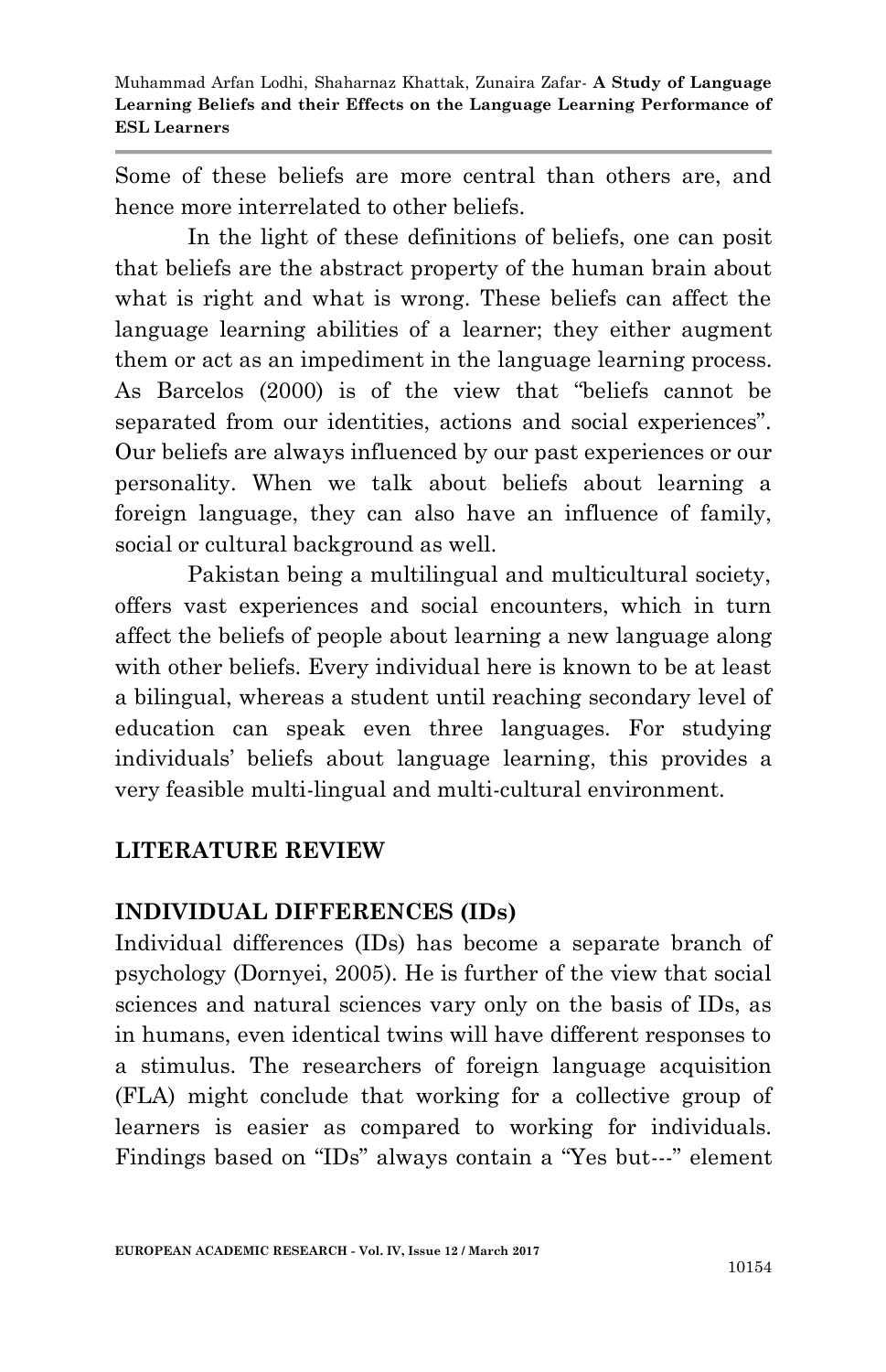in them, as there will always be individuals that might be exempted from the said findings (Dornyei, 2005).

(Dornyei, 2005) gives some of the principle learner variables which are, ability/aptitude, personality and inspiration to begin with. Traditionally, he addresses learning styles and language learning strategies as primary IDs in language learning.

He further classifies IDs into five core variables, namely; "self esteem", "creativity", "willingness to communicate (WTC)", "anxiety" and "learner beliefs". Thus, we know that learners' beliefs fall under the umbrella of individual differences and although they can be confused with anxiety or aptitude or ideologies, but still beliefs maintain their own place.

#### **LEARNER BELIEFS**

Elaine K. Horwitz (1985, 1987, 1988) was the pioneer in introducing beliefs into L2 acquisition. She gathered these beliefs from American learners of German, French, and Spanish languages. She came up with the idea that the belief systems are almost common and consistent among different learner groups.

This consistency in the language learning beliefs can make them appropriate variables/ components of IDs. BALLI, Dr. Horwitz's questionnaire is used to assess beliefs of language learners. The latest version of questionnaire BALLI, ESL version 2.0 will be used (shared by Dr, Elaine, K. Horwitz herself through email). This inventory has 44 items in all that deal with the following vital aspects of learning a second language; Foreign language aptitude, Difficulty of language learning, The nature of language learning, Learning and communication strategies, and Motivation and expectations. Further areas/facts can be added to the taxonomy because (Horwitz, 1999) herself posited, "The beliefs I reported were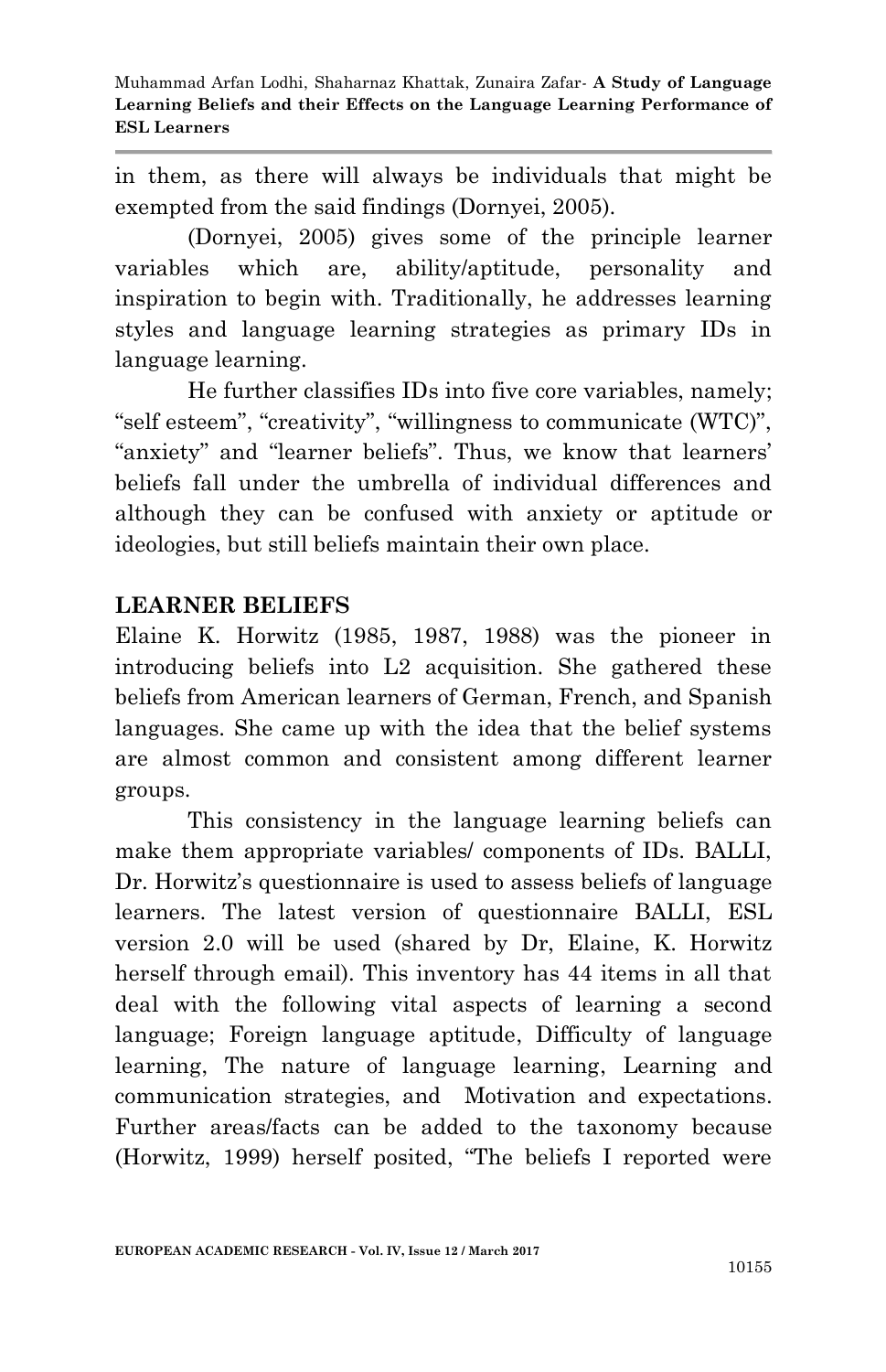merely example of the kinds of beliefs that teachers might encounter in their own classroom."

Dr. Horwitz herself has not yet given a functional definition of beliefs and refers to them as "preconceptions (1985), preconceived ideas (1987) or preconceived notions (1988)". We have not yet been given a precise version of the term. Researchers have posited that since beliefs are preconceived, they cannot only influence the learners' understanding of the language but also their reaction to new information. People"s behaviours are governed and guided by their beliefs as Puchta (1999) put it that our views are the "guiding principles" of our public attitude towards a foreign language. According to him, beliefs channel people about how to act in this world. Our beliefs make us see logic around us and in everything in this world. Therefore, it is vital to know learners' beliefs as these preconceived ideas are what help society construe new sets of information and respond towards it.

Borg (2001), Liao (2007), Lucas & Wright (2009) call belief a "mental state"; while Newberg (2006) holds that belief is a "perception, cognition or emotion".

Dornyei however, transforms Horwitz's term of "Beliefs" into a more less-scientific sounding word- "View". This "view", as said earlier deals with the psychological aspect of a learner- and thus is a part of his ID.

Foreign language learning concepts and beliefs are found to take the influence of the following:

| No.            | Influence on Beliefs              | Researched by                                |
|----------------|-----------------------------------|----------------------------------------------|
| 1              | Classroom/social peers            | (Arnold, 1990)                               |
| 2              | Cultural background               | (Alexander & Dochy, 1995)                    |
| 3              | prior<br>Interpretations<br>of    | (Little, Singleton & Slivius, 1984; Gaoyin   |
|                | repetitive experiences            | &Alyermann, 1995; Roberts, 1992)             |
| $\overline{4}$ | Individual differences such as    | 1985:<br>(Furnham, Johnston)<br>Rawles.<br>& |
|                | personality                       | Langston & Sykes, 1997)                      |
| 5              | Individual<br>like<br>differences | (Siebert, 2003)                              |
|                | gender                            |                                              |
| 6              | Family and home background        | (Dias, 2000; Schommer, 1990, 1994)           |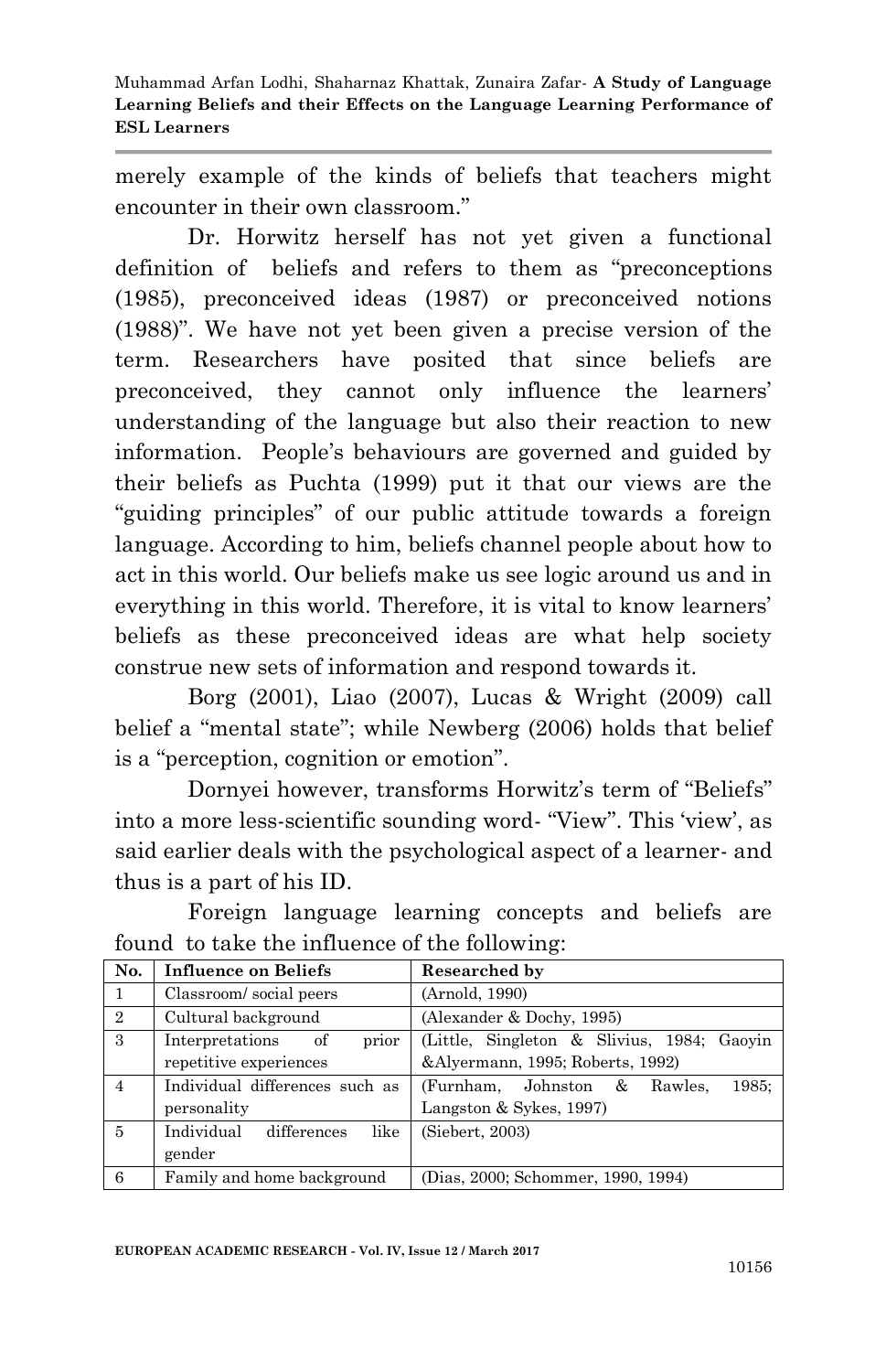Moreover, the intensity of language coaching, the characteristics of the language studied and the sort of school the learner goes to, were also found to have an impact on learners' beliefs (Rifkin's, 2000).

#### **BELIEFS AND FOREIGN LANGUAGE LEARNING**

Generally, students agree with the existence of English language ability (Hong, 2006) but disparage their own English language aptitude (Chang & Shen, 2006). Similarly, local secondary school students are not exempted from such a perception (Hui, 2012). Huang (2003) rationalize such a scenario with students' unsuccessful English learning experiences. Besides, students hold various opinions toward their countrymen"s English language aptitude. In this aspect, local secondary students think highly of the English learning ability of Malaysians due to their apparent bilingual capability (Hui, 2012).

Although most students disagree with the association of intelligence with being good at languages, local secondary school students in Hui's (2012) study expressed agreement. Lightbown & Spada (2008) state that while intelligence may be a strong factor when it comes to learning which involves language analysis and rule deducting, it may be less important in a communicative classroom. Thus, students' response to this area may reflect the methodologies used in their contexts, and how those methodologies influence their beliefs.

In recent years it has become obvious to view the language learner as an active participant in the foreign language learning experience. Language teachers now consider the learners' strategies and motivations as vital fundamentals in the design and implementation of efficient language teaching. In this way, teachers have come to view language learners as individuals approaching foreign language learning in their own distinctive way. As this issue reflects, one of the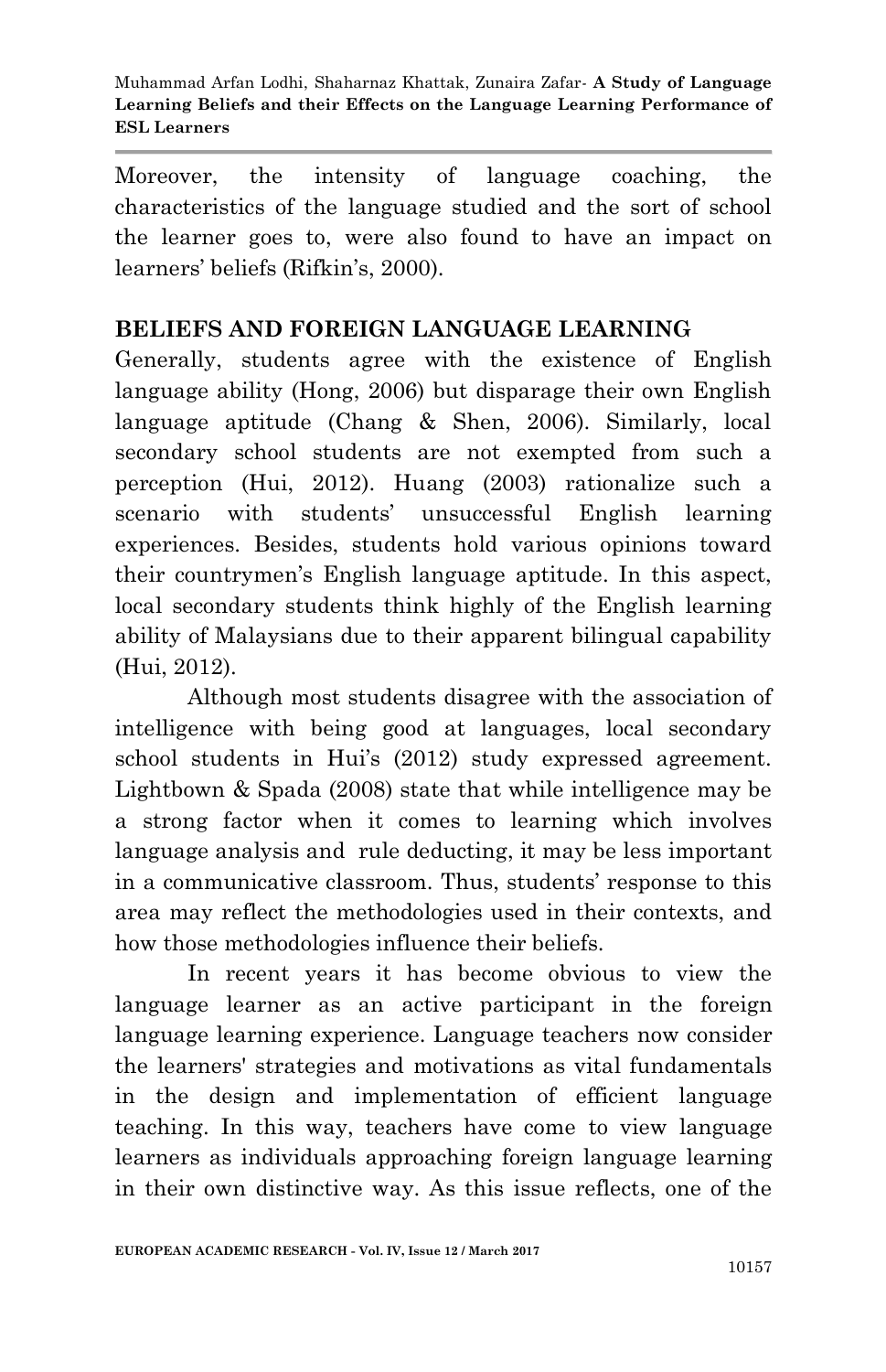important areas of existing curiosity about language learners is their beliefs about language learning. Learner beliefs have the potential to influence both their experiences and actions as foreign language learners.

## **METHODOLOGY**

### **Research Design**

The present research was a survey, with a descriptive design, using the quantitative research method. The data collected was analyzed quantitatively.

#### **Population**

The population of this study comprised of secondary level students. These students were from private and public schools of Lahore.

#### **Sample**

The study is limited to eight secondary schools inside Lahore cantonment. Four of these schools were of the private sector and four were of public sector respectively. Two boys" and two girls" schools were focused on from each sector. Therefore, almost 400 students were included in the study, approximately 50 from each school. The sample was determined through applying purposive sampling technique.

### **Data Collection Tools**

### **Questionnaire as data Collection Tool**

Latest version 2.0 of BALLI (Beliefs about Language Learning Inventory) Horwitz's Inventory (2013) was administered to the sample for the collection of beliefs of English language learners. As per Dr. Horwitz's suggestion, item 44a from the 44th item was included whereas 44b was omitted. The instrument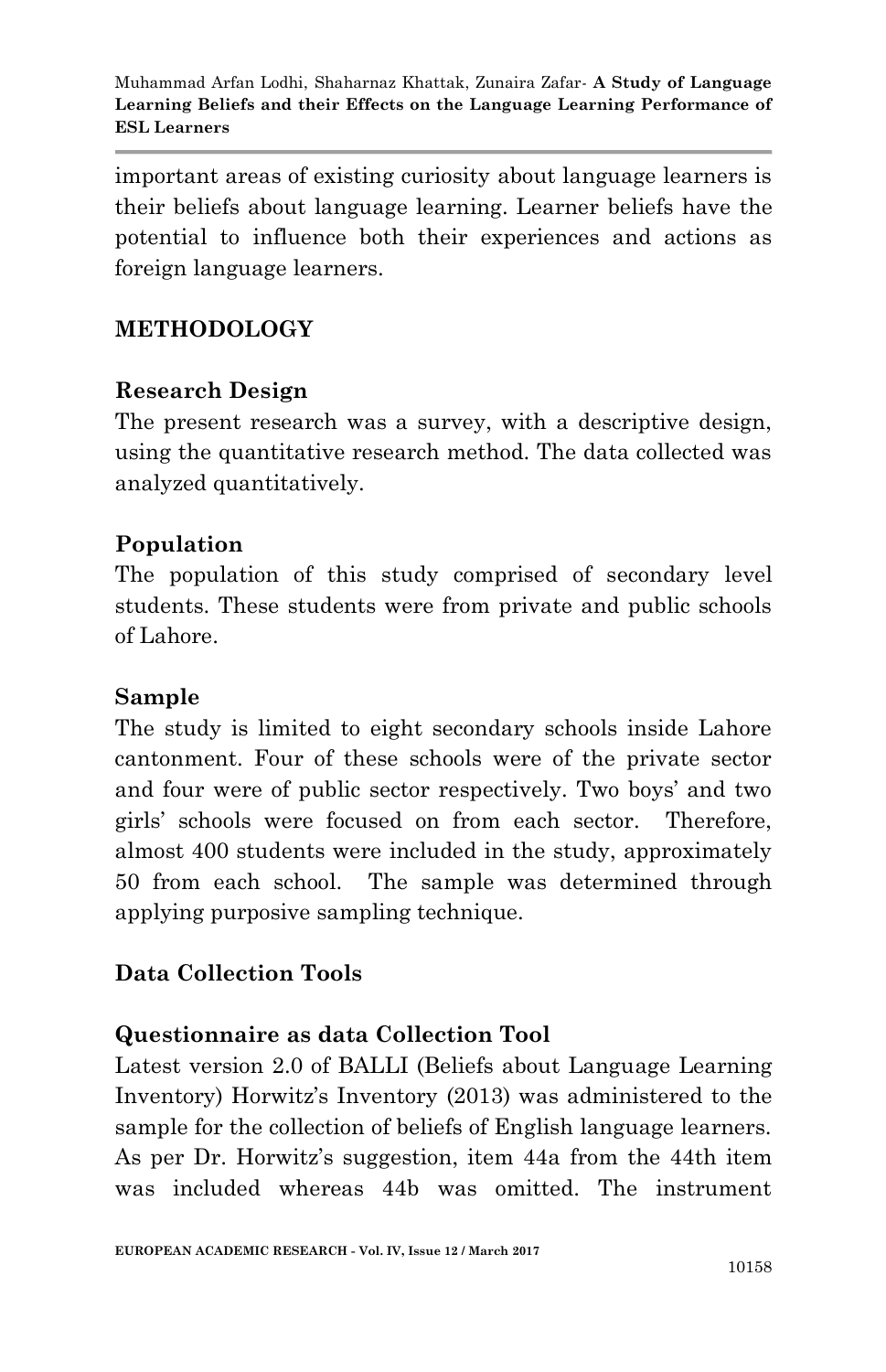employed a 5-point Likert scale set-up and the participants had to pick one from among the five choices provided. The choices were: 1. Strongly disagree 2. Disagree 3. Undecided 4. Agree 5. Strongly agree.

BALLI is a 44-item instrument, with statements covering the following aspects of foreign language learning; The Difficulty of Learning, Foreign Language Aptitude, The Nature of Language Learning, Learning and Communication Strategies and Motivation and Expectations.

The data was analyzed in the light of these five key belief areas. Dr. Horwitz, the author of the inventory herself, pointed out these areas. She puts forth the idea of not averaging the replies of the respondents and rather taking them as individual responses. There are no right or wrong answers to BALLI; it just focuses on learners' independent beliefs. Dr. Horwitz in her EFL 2.0 version of the BALLI posits that, "Each item on the BALLI asks about a specific belief that a person might have about language learning. The BALLI is not a single scale so the items should not be added together or averaged."

# **Test as data Collection Tool**

A written test was conducted in the second phase of the research, with the same sample that was used to collect the data through the questionnaire. This test was conducted in order to gauge if there was any relationship between the beliefs of students about learning a foreign language and their proficiency in the same language. Five paragraph-writing topics were selected from the grammar book of the same secondary level students, also keeping in view the familiarity of the students with those topics. Instructions were shared with the students to write at the most 150 words in which they would be checked for their vocabulary, grammar and sentence structure.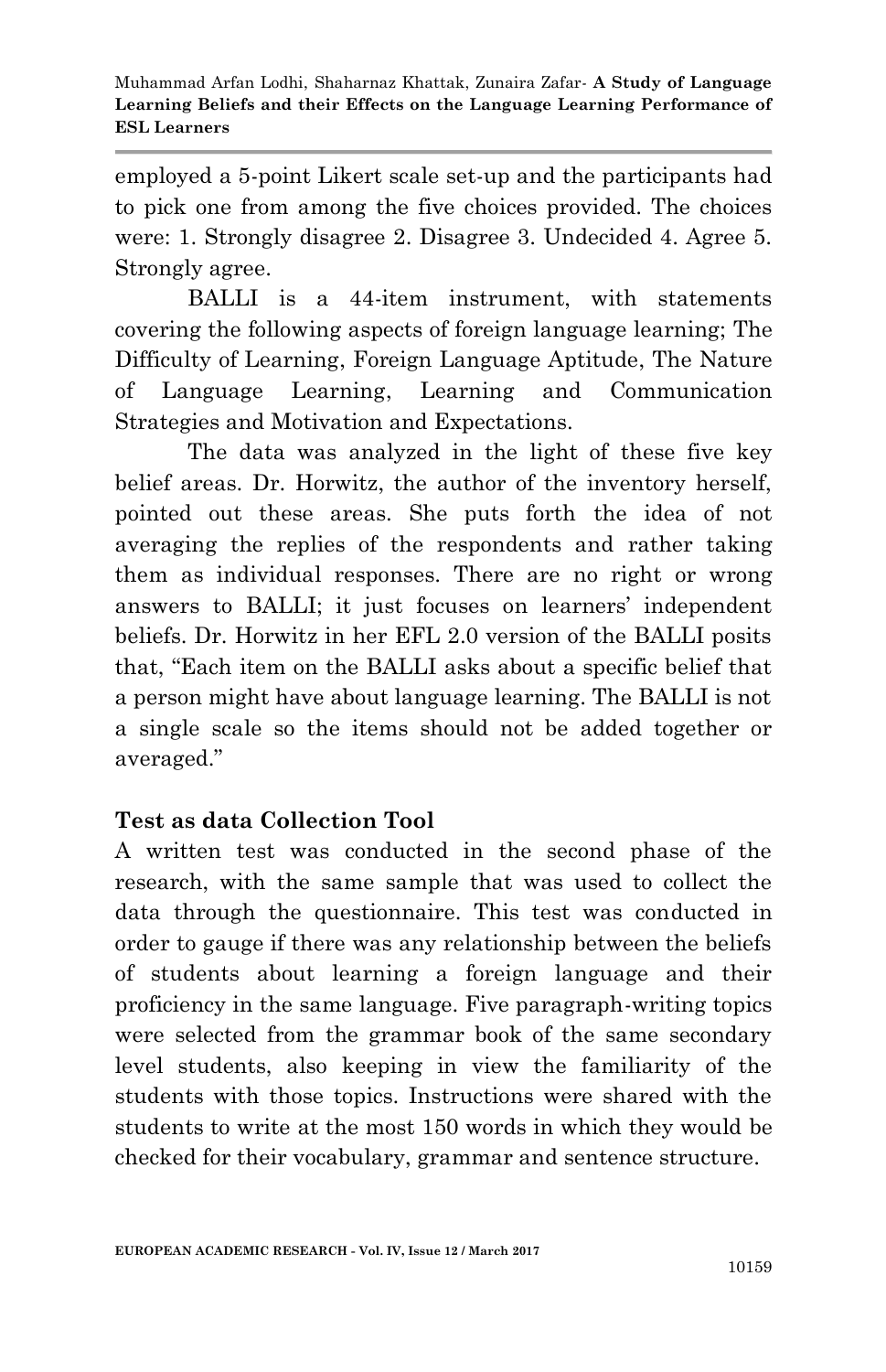#### **ANALYSIS AND DISCUSSION**

After a comparative analysis of the beliefs of students from private schools and those from public schools, it was observed in the area of foreign language aptitude that boys from private schools believe that children can learn a foreign language better than the adults can. They are of a strong belief that very few people are born with a special ability to learn a foreign language. Very few of them believe in the statement that only a person, who knows a foreign language already, can learn English easily. This result shows that boys from private schools portray strong beliefs when it comes to their language learning aptitude.

Whereas, when we look at the results gathered from responses of public school boys, they show a stronger tendency towards foreign language learning aptitude. Most of their responses depict that they are keen on learning from the internet, or from a non-native teacher. Most of them believe that children can learn a foreign language better than adults can, which portrays their willingness to learn while they are young.

The girls from private schools, on the other hand believe that they can neither learn a lot from non-native English teachers nor is spoken English required to be exercised in the classroom at all times by the teachers or the students. A considerable number of girls from private schools agreed on finding useful material on the internet just like their counterparts from public schools.

After looking at the responses of the public school girls, two beliefs regarding aptitude are very strong which are that it is easier for children to learn a foreign language just like the boys from public schools thought and secondly, they believe that a lot of useful material regarding foreign language learning can be retrieved from the internet.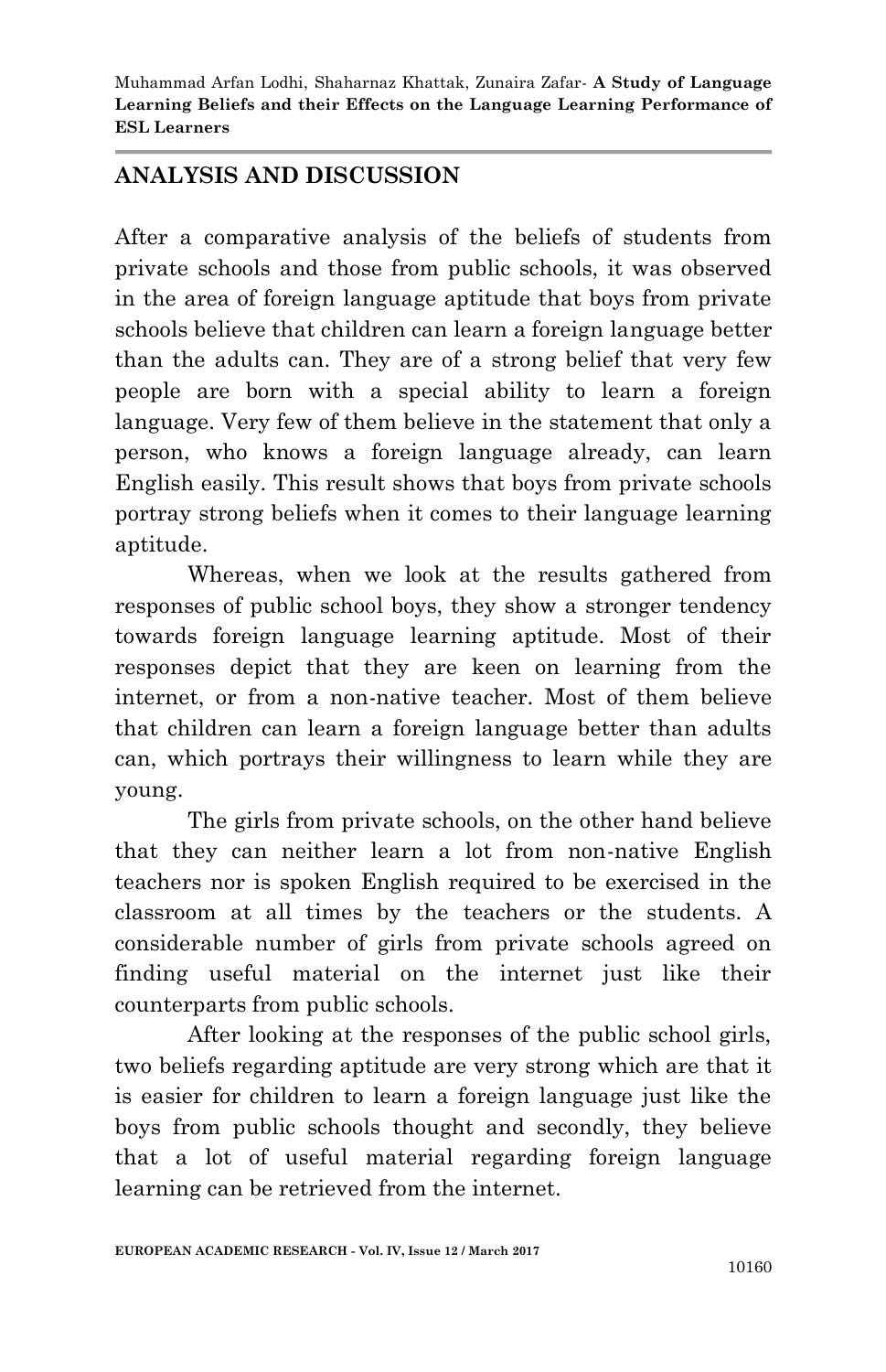Boys from public schools seem apprehensive regarding having an edge in learning a foreign language while a few of them are also of the view that overall people in the country are not good at learning a foreign language. This is a very strong belief, which can create a big hindrance in the foreign language learning process. All of the public schools boys want to speak English well as they believe that it will help them get good jobs, whereas, a few of the boys from private schools also disagree with this statement. This might indicate that, may be by looking around in the country or through the company of friends, this belief of getting a good job only if you know how to speak well has developed in the minds of our public school boys. A good indication is that only a quarter of the students from both the groups agree that the target culture is necessary for learning a foreign language. It will not be wrong to assess that a majority of both the groups of boys believes that a foreign language can also be learned while staying in one's own country. On the other hand, a majority of the participants believe that they can learn a lot from classroom group activities. Public school girls on the contrary think that English culture should be observed in order to speak better English and they show a trend towards speaking English well.

Boys from both the groups agree to the belief that one must have good English speaking skills but on the other hand, as compared to the public school boys, the private school boys seem reluctant in practicing speaking with people they meet or the ones who are also leaning English with them. More of the boys from public schools were found to believe that one must think in English in order to speak well in English. Both the group participants deem vocabulary important for learning a foreign language whereas, public school boys seemed more confident in practicing speaking the language they were learning as compared to the boys from private schools.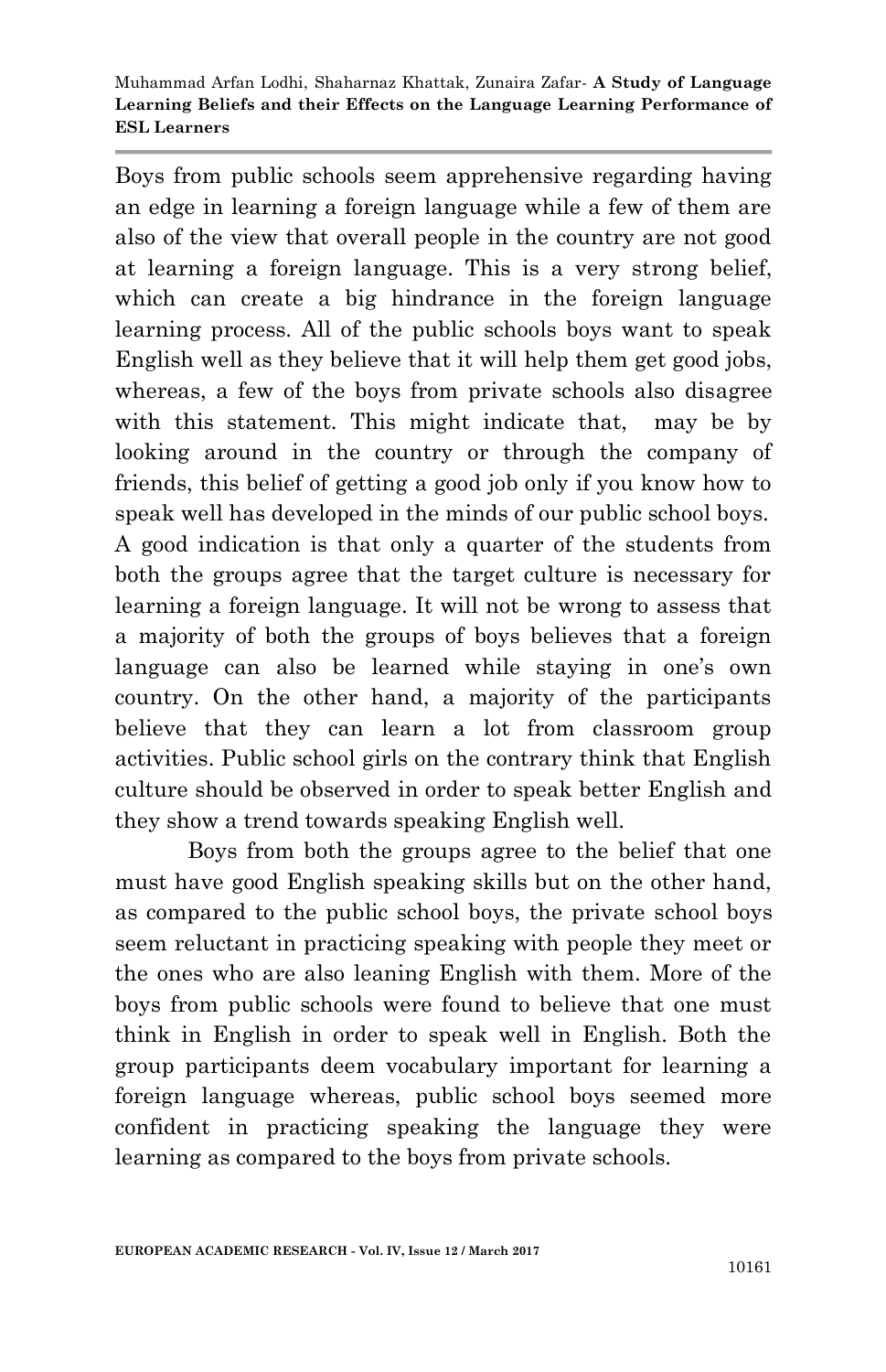A majority of the private school girls seem to agree to the idea of speaking English in a good accent, while both the groups think practicing English is good. Only the girls from public schools think that it is better to think in English while speaking in English, while both agree on the statement that they should have native English speaking teachers for teaching English language. A minority of both the groups think that errors in foreign language must be corrected at the earliest stage in order to be able to speak correctly later, while most of them think otherwise. A trend is seen in the private school girls that they believe in trial and error.

The trend shows that, as against, private school boys are not interested in speaking English, are confident about speaking incorrect English, and seem to believe in trial and error just like the private school girls but unlike the public school girls who are more conscious about speaking the language, but that too, only correctly. The boys and that too of public schools show strong belief in learning and communication strategies.

Concluding all the observed beliefs of the participants, the following assumptions can be made; in the area of Foreign Language Aptitude, boys from public schools possess stronger beliefs than the boys from public schools. Likewise, among girls, those from public schools hold very strong beliefs regarding foreign language aptitude as compared to the girls from the private schools.

In the belief area of Difficulty in language learning, boys from public schools have more strong beliefs than those of private school boys. As for girls, almost equally strong beliefs are found in both the groups of participants.

When it comes to the area of Nature of Language Learning, boys from public schools hold much stronger beliefs than the other group of boys. Similarly, girls from public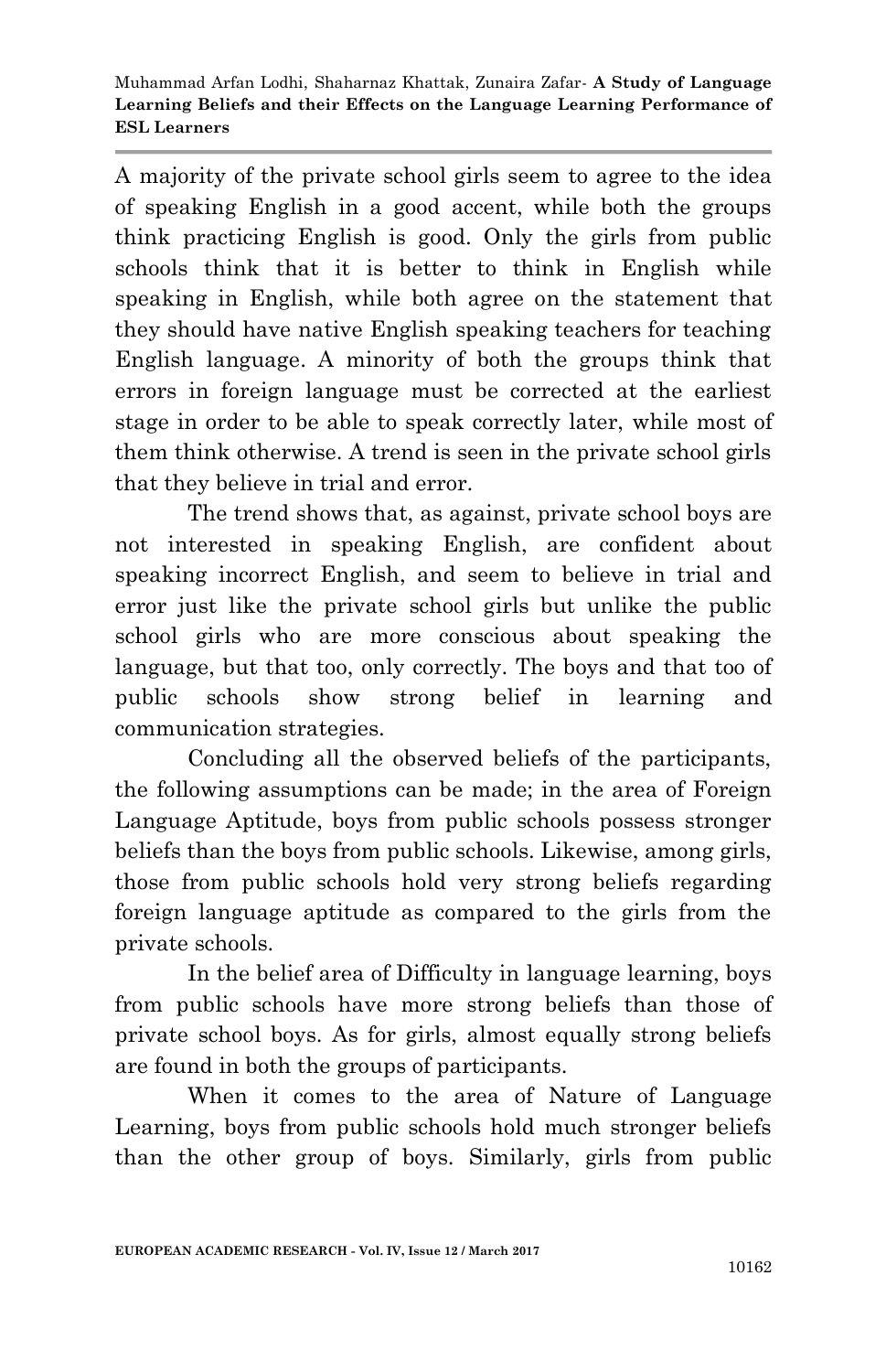schools display stronger beliefs about the nature of language learning.

In the area of Learning and Communication Strategies, it was again observed that boys from public schools have stronger beliefs than those of private schools. Likewise, among girls the public school girls possess stronger beliefs.

Boys from public schools displayed stronger beliefs in the area of Motivations and Expectations, whereas, among girls, both the groups showed a strong trend in the same area.

#### **CONCLUSION**

The target of this research was to identify the beliefs of secondary level students about learning English as a foreign language. The research questions put forth concerned the identification of beliefs, the difference between the beliefs of boys and girls, the difference between the beliefs of public and private schools" students and finally the effect of beliefs on the foreign language learning process. These four questions have been dealt with and discussed during the course of the research and few observations were made. Among these observations the ones that are worth mentioning are that the private students were found to have the strongest beliefs in the area of Foreign Language Aptitude while their test scores did not corroborate with their aptitude level. The public schools boys also strongly believe that they have better job opportunities if they are good at speaking English, which seems to be a belief formed on mere hearsay. It might be said that it is also not necessary that if a learner has an aptitude for learning a foreign language, he or she will definitely be good at learning that language as well or be proficient at it. There seems to be many factors that affect the language learning process itself, as well. Where beliefs were said to influence the foreign language learning process, it was observed that it might not be the only factor that affects this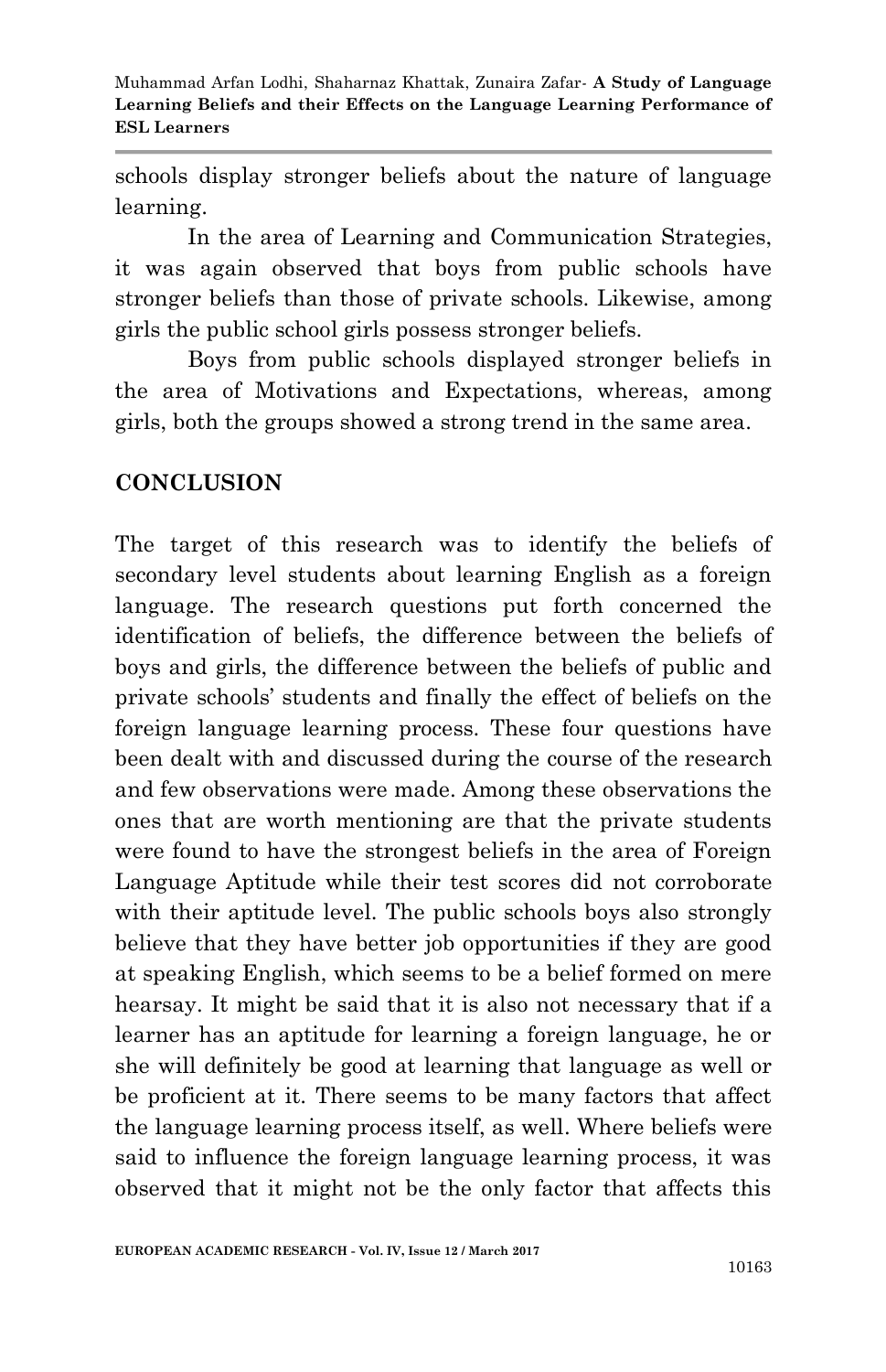process, other allied factors might be involved in making the learning process a success. The proficiency and language expertise of the teacher, the classroom environment, the teaching strategies, level of the school, the nature of the schooling and many more also come under consideration. These factors affecting the language learning process can be researched further in order to make the classroom environment more student-friendly and student-centered.

On the other hand, it was observed that the students from private schools showed a higher trend from the public schools students and that too, only in the belief area of Motivations and Expectations. The higher test scores of the private schools students might be because of their reading habits or, may be, because of (most of) their home (English speaking) environments, or their educated parents, viewing of a lot of audio visual content in the target language, a competent teacher or an interaction with a foreign return peer or friend. These assumptions are made based on the beliefs of the students, which they shared earlier. Their beliefs like, they can learn a language without a language teacher and a classroom, or, multimedia can help them learn a foreign language better, or, that they can find a lot of language learning material on the internet, or, they believe they will learn English very well, or that, native English teachers can be better teachers of English language than non native ones can be; all point towards the above assumptions.

As for the identification of beliefs about learning a foreign language (of secondary level boys and girls), are concerned, that has been concluded. In the next step, a few recommendations, if pursued, would surely help in taking Foreign Language Learning Beliefs to an altogether new level of understanding and application.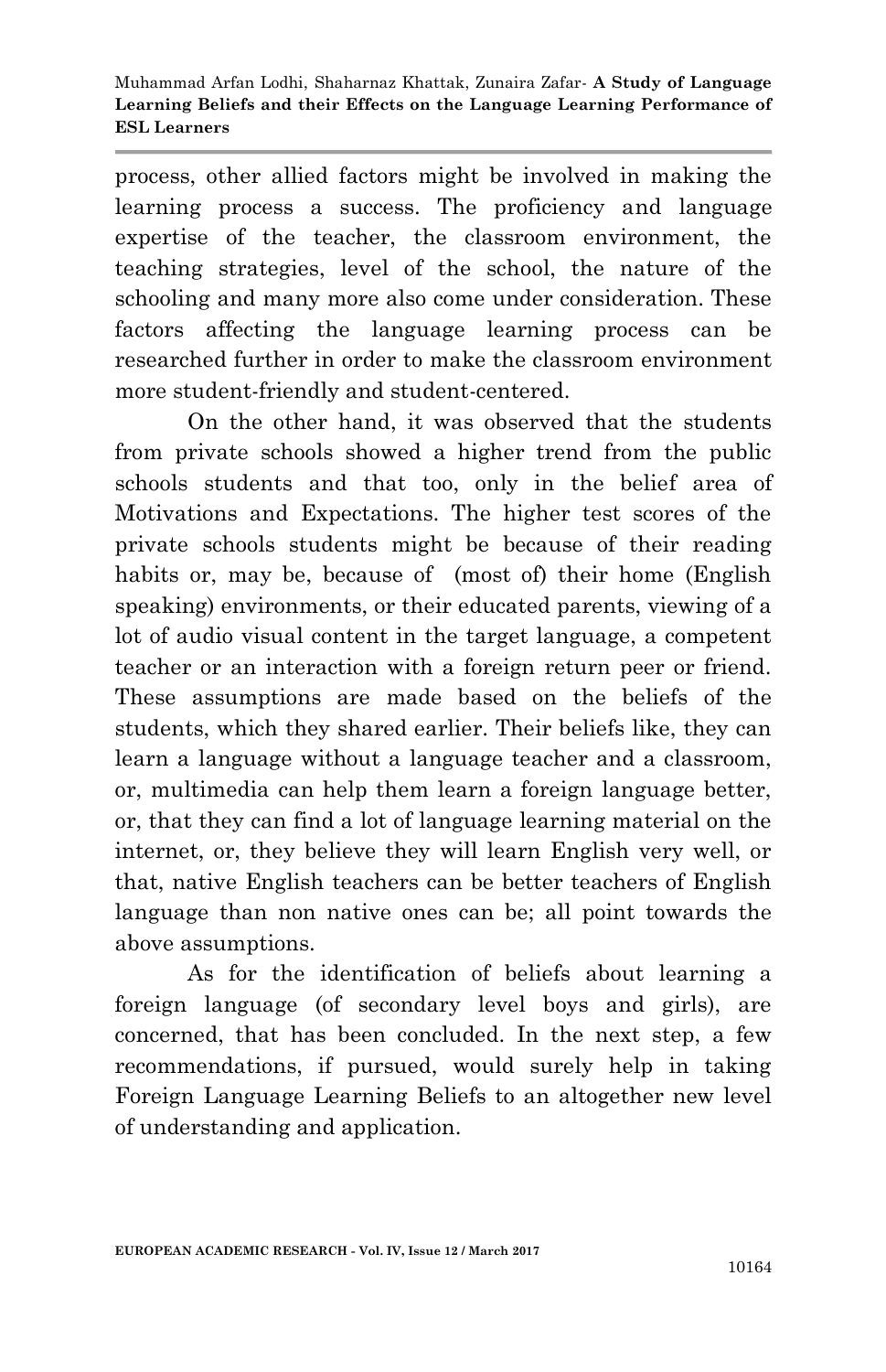#### **RECOMMENDATIONS**

- 1. It is recommended that education researchers and policy makers take this study to the next level and test the four language skills of the learners separately and then compare them with the beliefs of the same students, so individual and more focused attention could be given to skill building.
- 2. Extensive research is required in the area of identifying English language teachers" beliefs about teaching English as a second language. The same research should encompass the cultural and educational backgrounds of the teachers and their own learning experiences, the type of schools they went to, the level of education they received as students or the type of beliefs their teachers displayed in front of them.
- 3. A study can also be conducted to compare the beliefs of language teachers to the beliefs of the students in order to know if the beliefs of teachers have an influence on the beliefs of their students respectively.
- 4. Research can be conducted between learners" beliefs vs. learning strategies using BALLI (Beliefs about Language Learning Inventory) and SILL (Strategy Inventory for Language Learning), respectively. In this way, a learner with a set of specific beliefs can use a proper learning strategy.
- 5. Yet another study may be conducted for identification of similarities between the social setups of students studying in private and public schools separately, and then a comparison to be made between similar aspects in order to reach any common factors influencing their foreign language learning beliefs, performance and proficiency.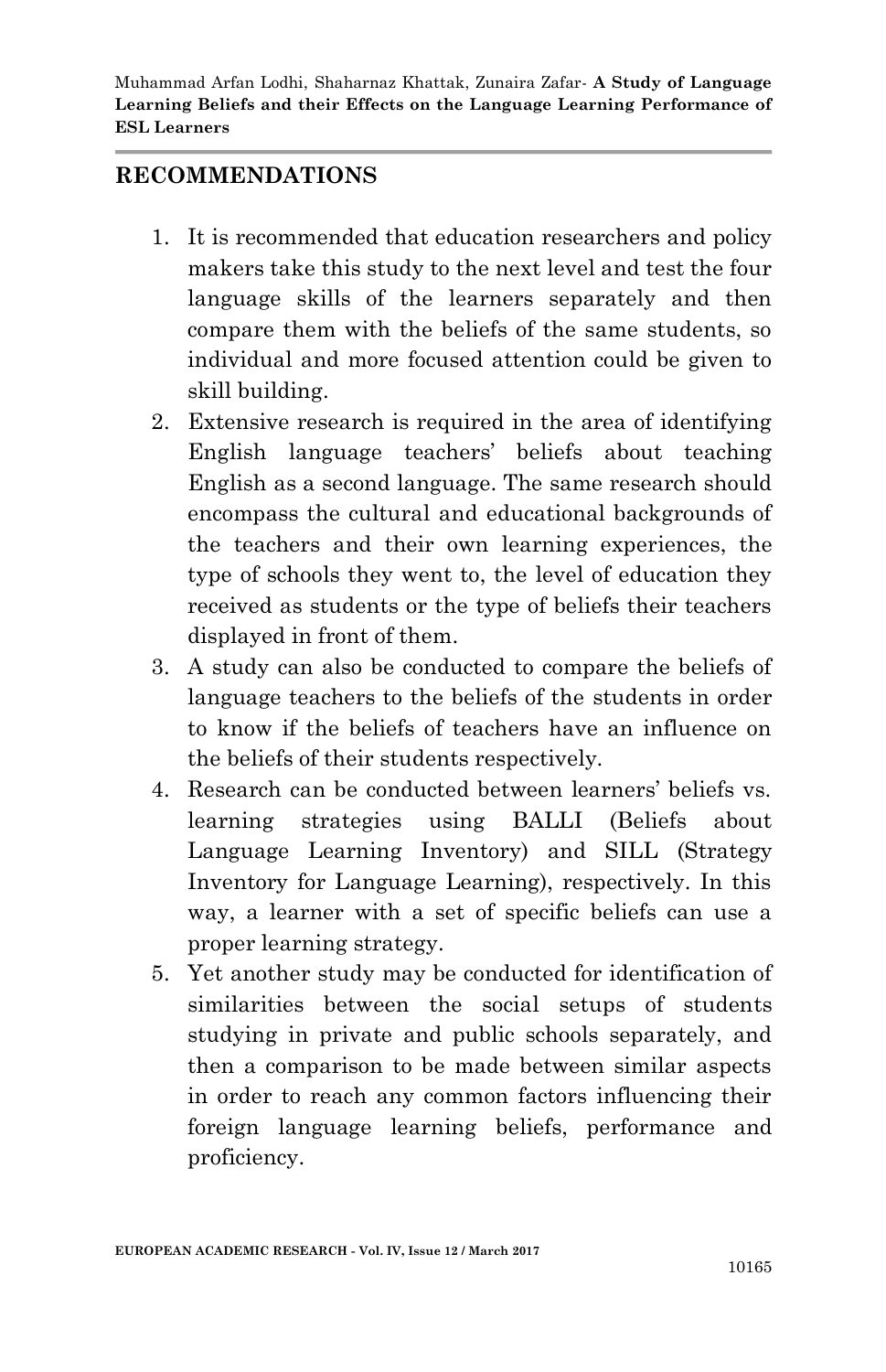#### **REFERENCES**

- 1. Alexander, P.A. & Dochy, F.J. Conceptions of knowledge and beliefs: A comparison across varying cultural and educational communities. *American Educational Research Journal. 32 (1995), 423-442.*
- 2. Arnold, J. *Affect in language learning.* Cambridge: Cambridge University Press (1990).
- 3. Atlan, M. X. Beliefs about Language Learning of Foreign Language-Major University Students. *Australian Journal of Teacher Education, 31 (2006) (2).* Retrieved on June 2015 from http://ro.ecu.edu.au/ajte/vol31/iss2/5.
- 4. Barcelos, A.M. F. Researching beliefs about SLA: A critical review. In P. Kalja, & A. M. F. Barcelos (Eds.). *Beliefs about SLA: New research approaches*. Norwel, M.A: Kluwer Academic Press (2003).
- 5. Bernat, E. & Gvozdenko, I. Beliefs about language learning: Current knowledge, pedagogical implications, and new research directions. *TESL-EJ, 9 (2005) (1).* Retrieved on May, 2014 from http://wwwwriting.berkeley.edu/TESL-EJ/ej33/al.html.
- 6. Chang, C. & Shen, M. The effects of beliefs about language learning and learning strategy use of junior high school EFL learners in remote districts. *Research in Higher Education Journal; June 2010, Vol.8, p1.*
- 7. Dias, R. L. *Lebanese students' beliefs about learning English and French: A study of university students in a multilingual context.* Dissertation Abstracts International. (2000). 62(02), 497A (UMI No. 3004253).
- 8. Dornyei, Z. *The Psychology of the Language Learner: Individual Differences in Second Language Acquisition.* Lawrence Erlbaum Associates, Publishers Mahwah, New Jersey, London (2005).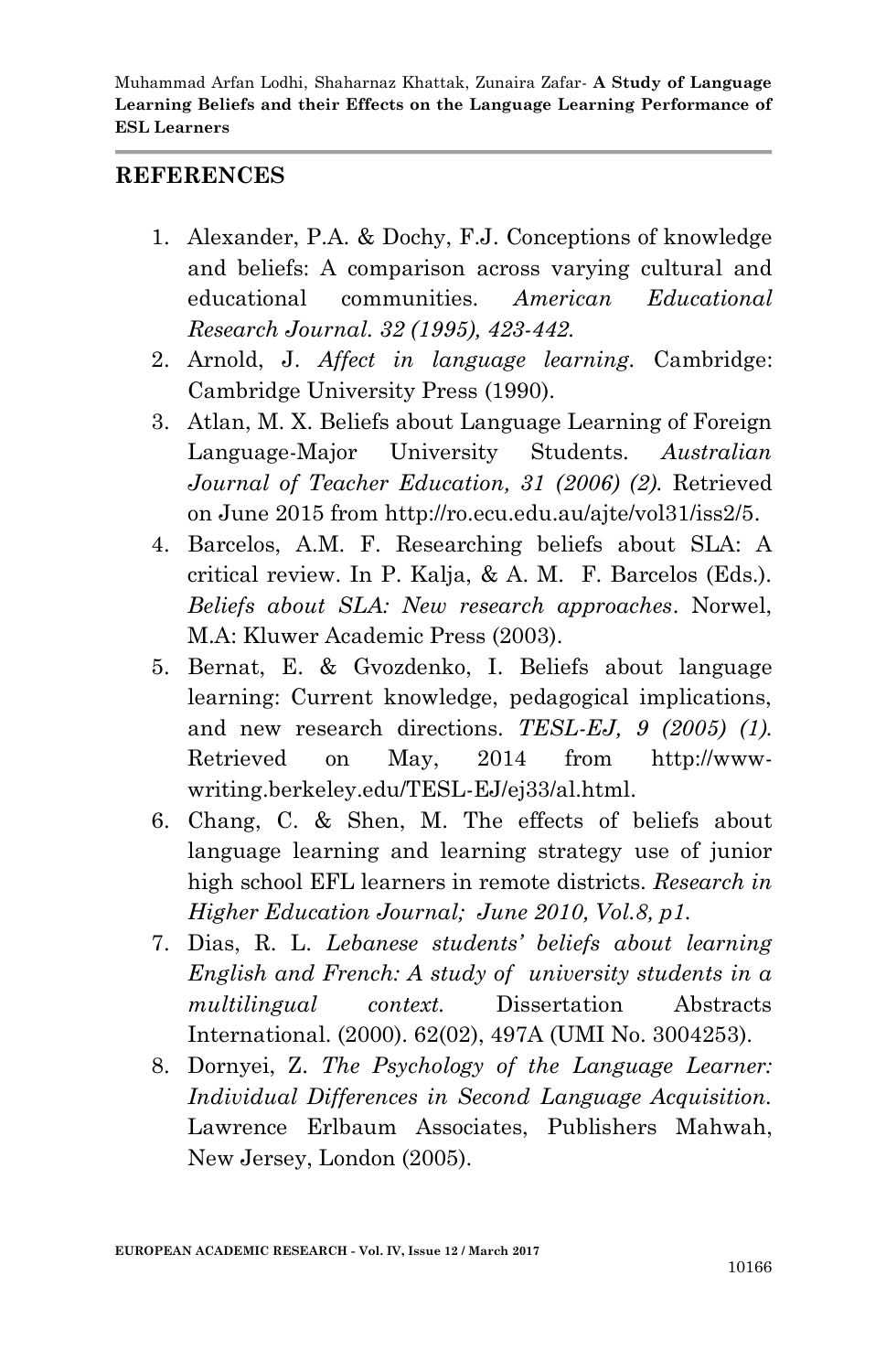- 9. Furnham, A., Johnson, R. The determinants of belief in human nature. *Personality and Individual Differences, 6 (1985). (6), 675-684.*
- 10. Gaoyin, Q. & Alvermann, D. Role of epistemological beliefs and learned helplessness in secondary school students" learning science concepts from text. *Journal of Educational Psychology, 87(2) (1995), 282-292.*
- 11. Hong, K. *Beliefs about language learning and language learning strategy use in an EFL context: a comparative study of monolingual Korean and Bilingual Korean-Chinese university students.* Retrieved from: digital.library.unt.edu/ark:/67531/metadc5270/m2/1/high \_res\_dissertation.pdf. Retrieved on: 29/5/2016
- 12. Horwitz, E. K. Using students beliefs about language learning and teaching in the foreign language methods course. *Foreign Language Annuals, 18 (1985), 333-340.*
- 13. Horwitz, E. K. Surveying student beliefs about language learning. In A. L. Wenden & J. Rubin (Eds.), *Learner strategies in language learning* (pp. 119-129). Hemel Hempstead: Prentice Hall (1987).
- 14. Horwitz, E. K. The beliefs about language learning of beginning university foreign language students. *Modern Language Journal, 72, (1988) 283-294.*
- 15. Horwitz, E. K. Cultural and situational influences on foreign language learners" beliefs about language learning: A review of BALLI studies. *System, 27(4) (1999), 557-576.*
- 16. Hosenfeld. Learning about learning: Discovering our students" strategies. *Foreign Language Annals. 9, (19780 117-129.*
- 17. Hu, B., & Tian, L. Do teachers and students share similar beliefs about teaching and learning strategies? *System, (2012) 1, 1-18.*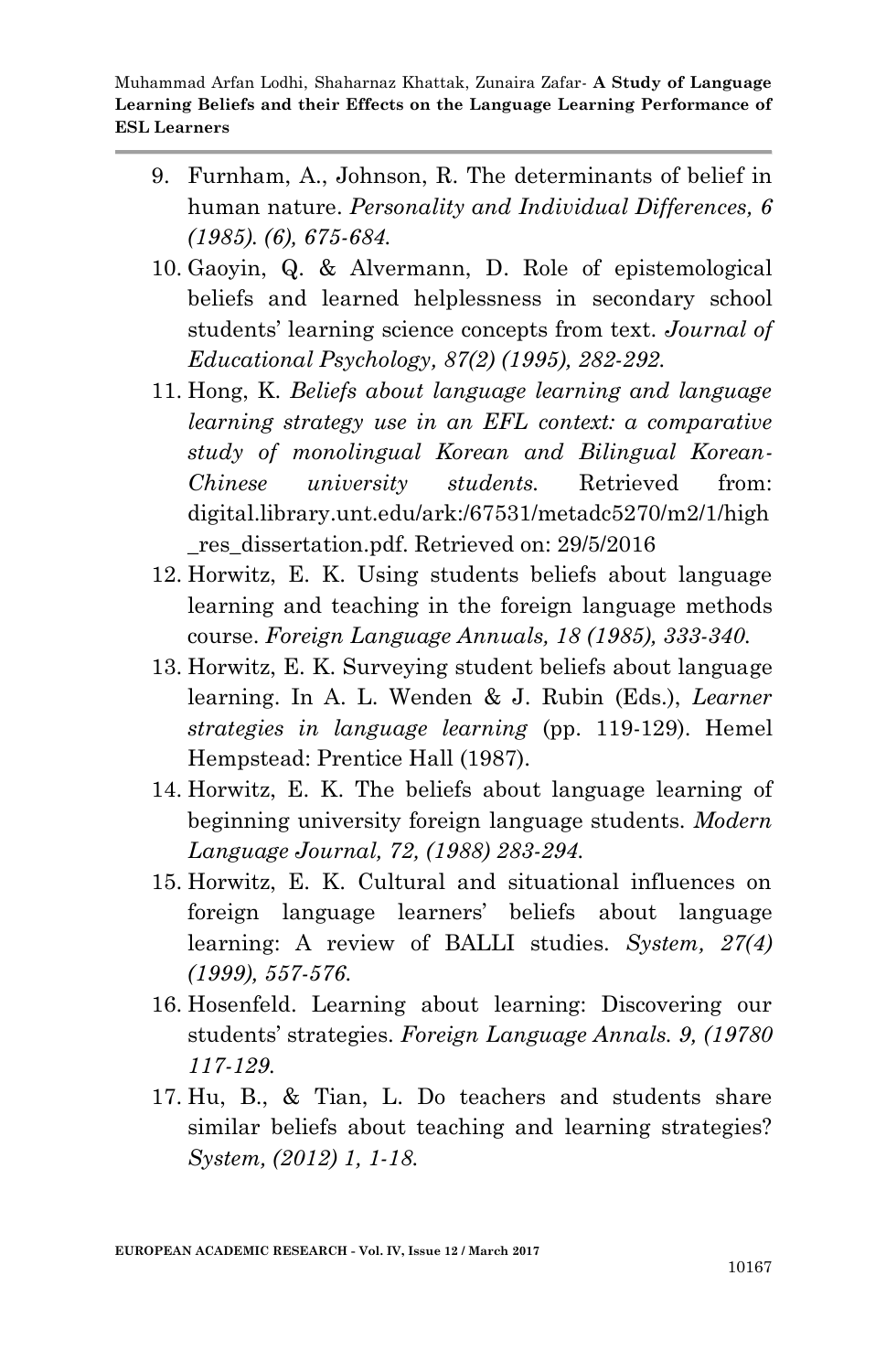- 18. Kausar, G. *Role of students and teachers beliefs in English language learning at federal colleges of Pakistan*. Ph.D. thesis, national University of Modern Languages Islamabad (2012). Available at: prr.hec.pub.pk/Thesis/1788S.pdf, Retrieved on July 20, 2015.
- 19. Langston, C.A. & Sykes, W.E. Beliefs and the Big Five: Cognitive bases of broad individual differences in personality. *Journal of Research in Personality, 31 (1997), 141-165.*
- 20. Lightbown, P.M., & Spada, N. *How languages are learned*. Third edition, Oxford University Press (2008).
- 21. Little, D. Singleton, D. & Silvius, W. *Learning second languages in Ireland: Experience, attitudes and needs.* Dublin: Trinity College, Centre for Language and Communication Studies (1984).
- 22. Nikitina, L. & Furuoka, F. *Electronic Journal of Foreign Language Teaching Vol. 3 (2006), No. 2, pp. 209-219.*
- 23. Puchta, H. *Beyond materials, techniques and linguistic analyses: The role of motivation, beliefs and identity.* Plenary session at the LATEFL: 33rd International Annual Conference, Edinburgh, (1999) 64-72.
- 24. Rifkin, B. Revising beliefs about foreign language learning, *Foreign Language Annals 33(4) (2000), 394- 420.*
- 25. Roberts, L. P. Attitudes of entering university freshmen toward foreign language study: A descriptive analysis. *Modern Language Journal, 76(3) (1992), 275-283.*
- 26. Rokeach, M. Beliefs, *Attitudes and Values: A Theory of Organization and Change*. San Francisco: Jossey-Bass (1968).
- 27. Schommer, M. Effects of beliefs about the nature of knowledge on comprehension. *Journal of Educational Psychology, 82(3) (1990), 498-504.*